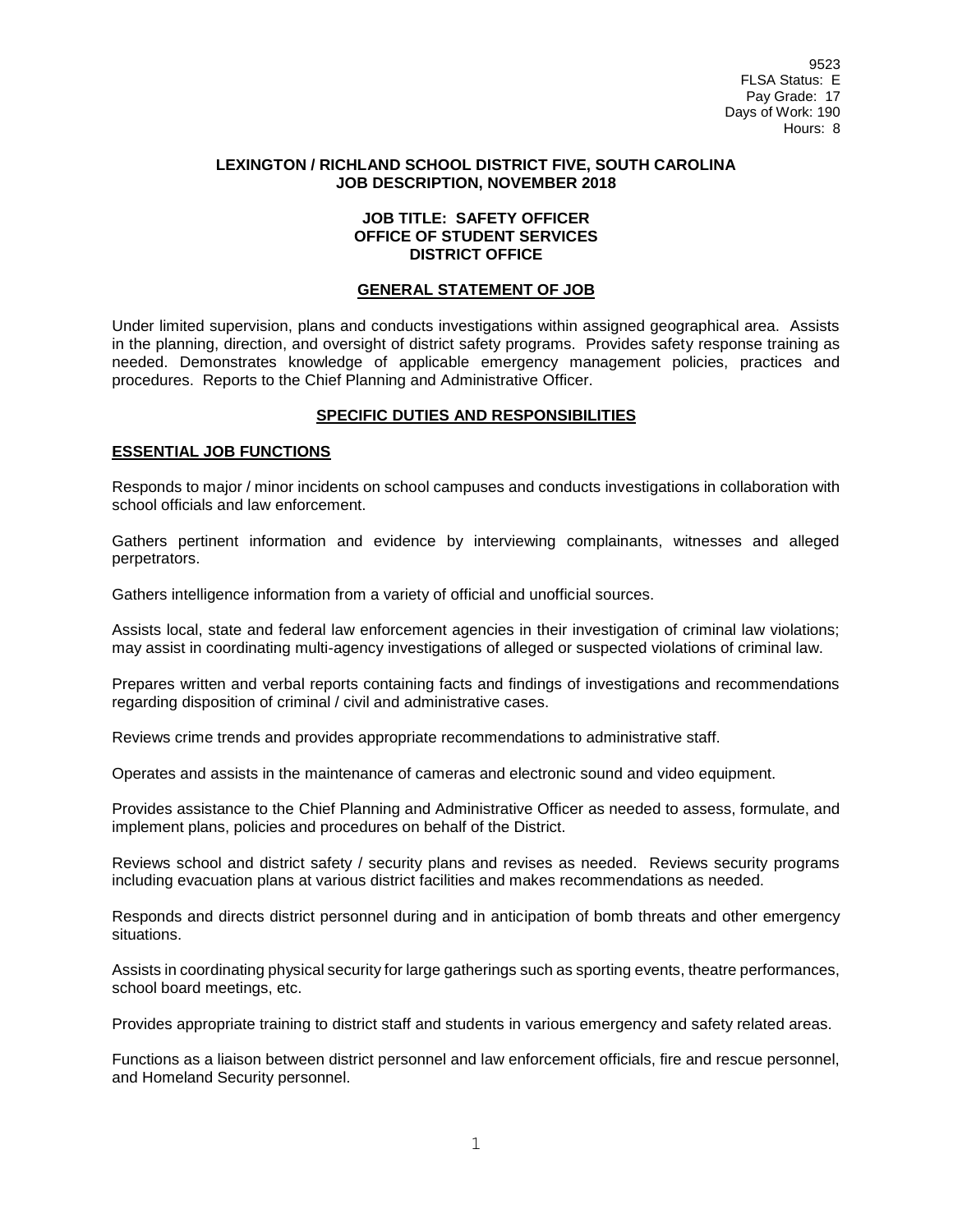Provides technology and computer based assistance in support of office assignments.

Demonstrates proficiency in computer/technology skills.

## **ADDITIONAL JOB FUNCTIONS**

Performs other duties as requested.

# **MINIMUM TRAINING AND EXPERIENCE**

Master's degree in criminal justice or public administration preferred and/or a minimum of 10 years law enforcement or security.

## **MINIMUM QUALIFICATIONS OR STANDARDS REQUIRED TO PERFORM ESSENTIAL JOB FUNCTIONS**

**Physical Requirements**: Requires sedentary work that involves walking or standing some of the time and involves exerting up to 10 pounds of force on a recurring basis or routine keyboard operations.

**Data Conception**: Requires the ability to compare and/or judge the readily observable functional, structural or compositional characteristics (whether similar to or divergent from obvious standards) of data, people or things.

**Interpersonal Communications**: Requires the ability of speaking and/or signaling people to convey or exchange information. Includes giving assignments and/or directions to subordinates and receiving assignments and/or direction from supervisor.

**Language Ability**: Requires ability to read a variety of professional, financial and legal reports and documentation, policy and procedure manuals, job applications, etc. Requires the ability to prepare general reports, presentation materials, correspondence, recommendations, etc., with proper format, punctuation, spelling and grammar, using all parts of speech. Requires the ability to speak with and before others with poise, voice control and confidence.

**Intelligence**: Requires the ability to apply principles of logical thinking to define problems, collect data, establish facts and draw valid conclusions; to deal with several abstract and concrete variables. Requires the ability to apply influence systems in supervising staff; to learn and understand relatively complex principles and techniques; to make independent judgments in absence of supervision; to acquire knowledge of topics related to primary occupation. Must have the ability to comprehend and interpret received information.

**Verbal Aptitude**: Requires the ability to record and deliver information, to explain procedures, to follow and give verbal and written instructions; to counsel and teach employees. Must be able to communicate effectively and efficiently with persons of varying educational/cultural backgrounds and in a variety of technical and/or professional languages including human resource management, education, education administration, etc.

**Numerical Aptitude**: Requires the ability to add and subtract totals, to multiply and divide, to determine percentages and decimals and to determine time. Must be able to use practical applications of statistics.

**Form/Spatial Aptitude**: Requires the ability to inspect items for proper length, width and shape, and visually read various information.

**Motor Coordination**: Requires the ability to coordinate hands and eyes using office machinery.

2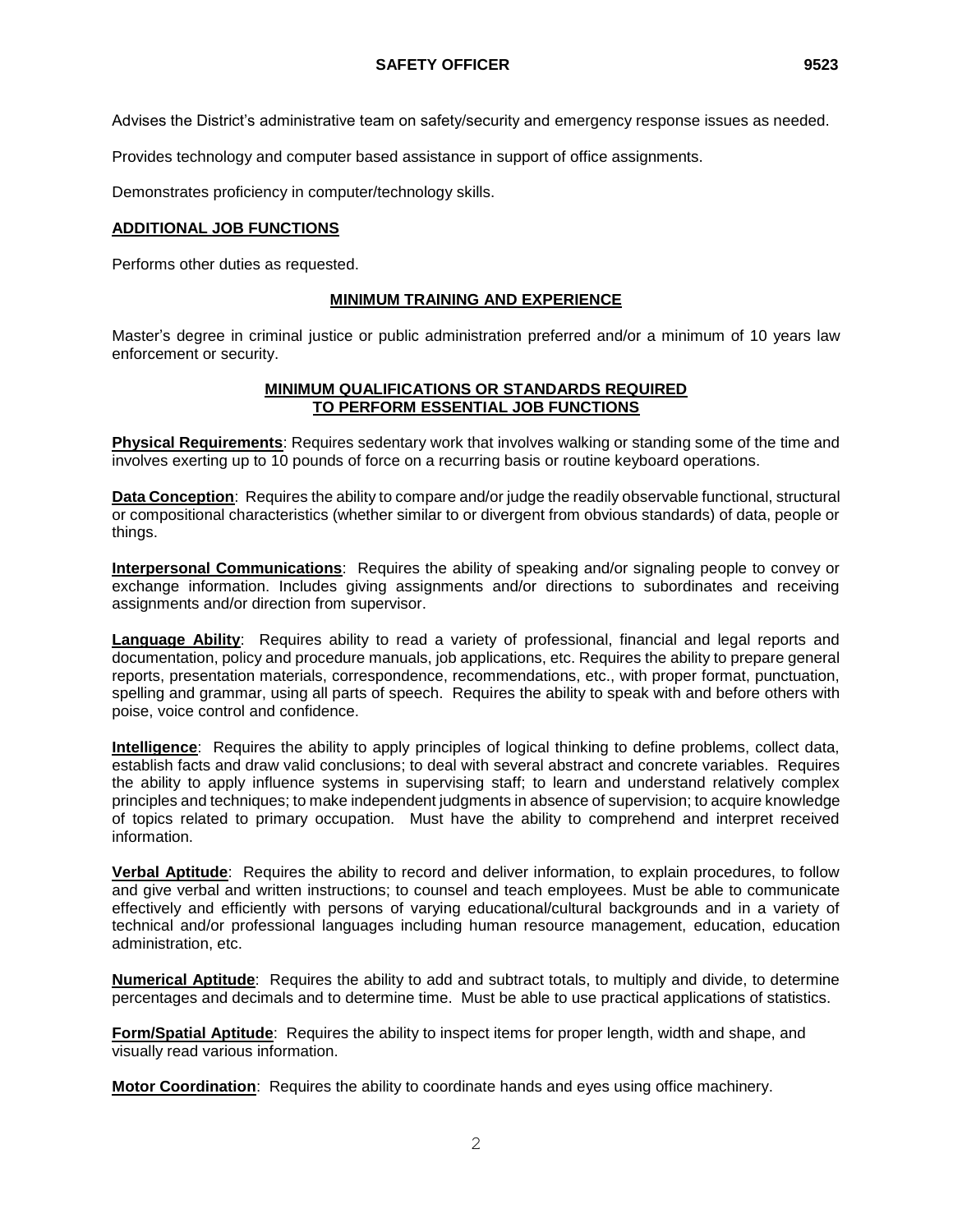**Manual Dexterity**: Requires the ability to handle a variety of items, keyboards, office equipment, control knobs, buttons, switches, catches, etc. Must have minimal levels of eye/hand/foot coordination.

**Color Discrimination**: Requires the ability to differentiate colors and shades of color.

**Interpersonal Temperament**: Requires the ability to deal with people beyond giving and receiving instructions. Must be adaptable to performing under significant stress when confronted with emergency situations or tight deadlines. The worker may be subject to tension as a regular, consistent part of the job.

**Physical Communications**: Requires the ability to talk and hear: (talking: expressing or exchanging ideas by means of spoken words; hearing: perceiving nature of sounds by ear).

### **PERFORMANCE INDICATORS**

**Knowledge of Job:** Has thorough knowledge of the methods, procedures and policies of the School District as they pertain to the performance of duties of the Safety Officer. Has knowledge of the functions and interrelationships of the District and other governmental agencies. Is knowledgeable in the laws, ordinances, standards and regulations pertaining to the specific duties and responsibilities of the position. Is able to help ensure departmental and District compliance with all labor / human resources laws and regulations. Has considerable knowledge of and skill in planning, implementing and managing employee recruitment and retention programs and activities. Has knowledge of interviewing and negotiation tools and techniques. Is able to develop and maintain a positive rapport with District employees. Is able to make sound, educated decisions. Knows how to plan, organize and direct a support staff. Knows how to apply supervisory and managerial concepts and principles; has knowledge of administrative principles involved in developing, directing and supervising various programs and related activities. Has the ability to offer instruction and advice to subordinates and co-workers regarding departmental policies, methods and regulations. Is able to perform employee evaluations and to make recommendations based on results. Has the ability to offer training and assistance to co-workers and employees of other departments as required. Has the ability to use independent judgment and discretion in supervising various programs including the handling of emergency situations, determining procedures, setting priorities, setting schedules, maintaining standards, planning for future District needs and resolving problems. Has the ability to plan and develop daily, short- and long-term goals related to District purposes. Is able to take the initiative to complete the duties of the position without the need of direct supervision. Has the ability to plan, organize and prioritize daily assignments and work activities. Has the ability to learn and utilize new skills and information to improve job performance and efficiency. Has knowledge of proper English usage, punctuation, spelling and grammar. Has knowledge of modern office practices and technology; has skill in the use of computers for word and data processing and records management. Has the mathematical ability to handle required calculations. Is able to read and interpret complex materials pertaining to the responsibilities of the job. Is able to assemble and analyze information and make written reports and records in a concise, clear and effective manner. Is able to maintain confidentiality as required. Is able to produce quality work despite the stress of deadlines. Has knowledge of the terminology and various professional languages used within the department. Knows how to maintain effective relationships with personnel of other departments, professionals and members of the public through contact and cooperation. Knows how to make public presentations. Knows how to react calmly and quickly in emergency situations. Has knowledge of the occupational hazards and safety precautions of the industry.

**Quality of Work**: Maintains high standards of accuracy in exercising duties and responsibilities. Exercises immediate remedial action to correct any quality deficiencies that occur in areas of responsibility. Maintains high quality communication and interaction with internal and external entities with whom the position interacts.

**Quantity of Work**: Performs described Essential Functions and related assignments efficiently and effectively in order to produce quantity of work which consistently meets established standards and expectations.

**Dependability**: Assumes responsibility for completing assigned work. Completes assigned work within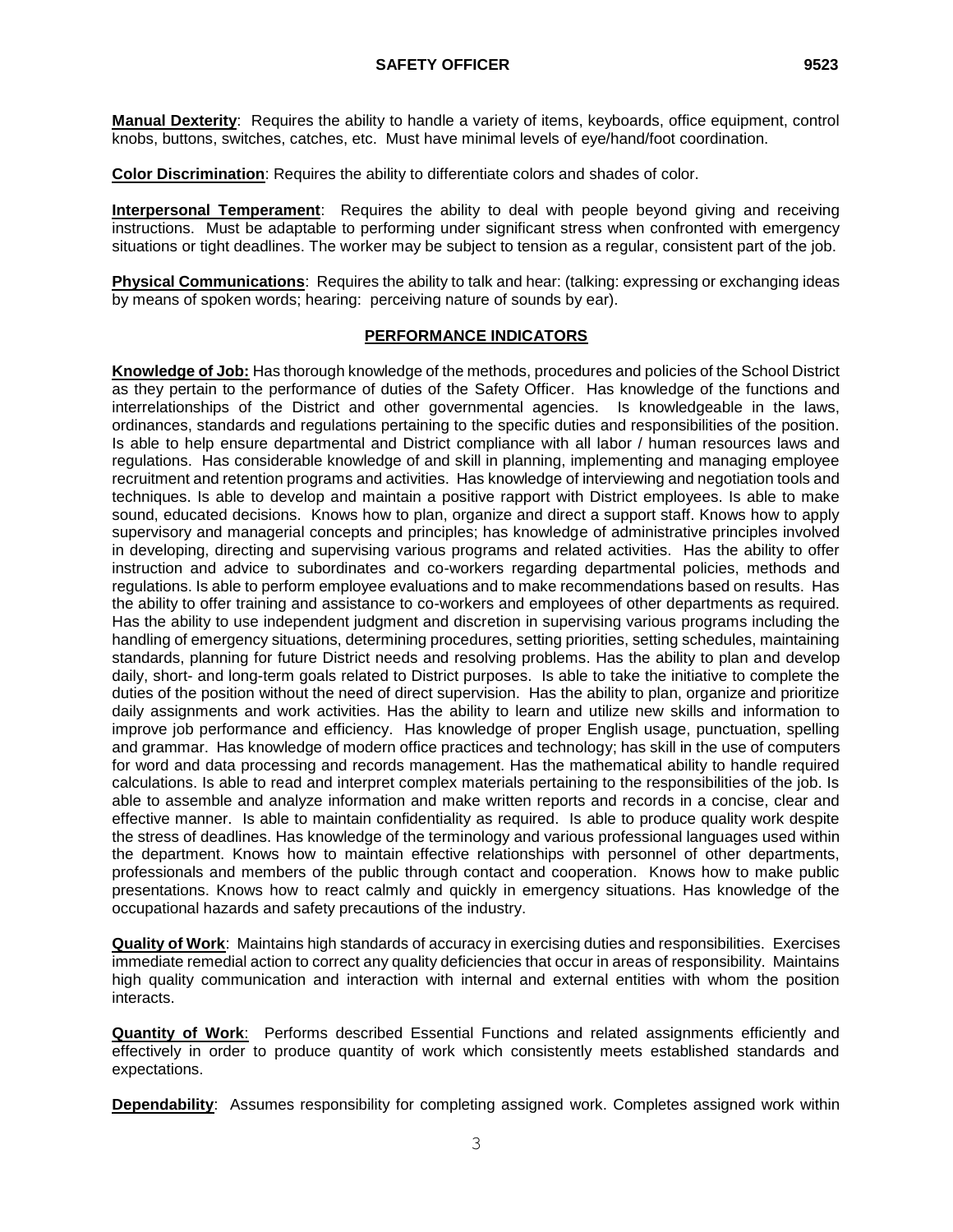deadlines in accordance with directives, policy, standards and prescribed procedures. Maintains accountability for assigned responsibilities in the technical, human and conceptual areas.

**Attendance**: Attends and remains at work regularly and adheres to policies and procedures regarding absenteeism and tardiness. Provides adequate notice to higher management with respect to vacation time and leave requests.

**Initiative and Enthusiasm**: Maintains an enthusiastic, self-reliant and self-starting approach to meet job responsibilities and accountabilities. Strives to anticipate work to be accomplished, and initiates proper and acceptable action for the completion of work with a minimum of supervision and instruction.

**Judgment**: Exercises analytical judgment in areas of responsibility. Identifies issues or situations as they occur and specifies decision objectives. Identifies or assists in identifying alternative solutions to issues or situations. Implements decisions in accordance with prescribed and effective policies and procedures and with a minimum of errors. Seeks expert or experienced advice where appropriate and researches issues, situations and alternatives before exercising judgment.

**Cooperation**: Accepts supervisory instruction and direction and strives to meet the goals and objectives of same. Questions such instruction and direction when clarification of results or consequences are justified, i.e., poor communications, variance with established policies or procedures, etc. Offers suggestions and recommendations to encourage and improve cooperation intra- and inter-departmentally.

**Relationships with Others**: Shares knowledge with managers, supervisors and co-workers for mutual benefit. Contributes to maintaining high morale among all employees. Develops and maintains cooperative and courteous relationships inter- and intra-departmentally, and with external entities with whom the position interacts. Tactfully and effectively handles requests, suggestions and complaints in order to established and maintain good will. Emphasizes the importance of maintaining a positive image.

**Coordination of Work**: Plans and organizes daily work routine. Establishes priorities for the completion of work in accordance with sound time-management methodology. Avoids duplication of effort. Estimates expected time of completion of work elements and establishes a personal schedule accordingly. Attends required meetings, planning sessions and discussions on time. Implements work activity in accordance with priorities and estimated schedules.

**Safety and Housekeeping**: Adheres to all established safety and housekeeping standards. Ensures such standards are not violated.

**Planning**: Plans, coordinates and uses information effectively to enhance activities and production. Knows and understands expectations regarding such activities and works to ensure such expectations are met. Develops and formulates ways, means and timing to achieve established goals and objectives. Effectively and efficiently organizes, arranges and allocates manpower, financial and other designated resources to achieve such goals and objectives.

**Organizing**: Efficiently organizes own work and that of subordinate staff. Ensures that personnel understand what results are expected of them, and that each is regularly and appropriately informed of all matters affecting or of concern to them.

**Staffing**: Works with upper management, where appropriate, to select and recommend employment of qualified personnel. Personally directs the development and training of personnel under charge, ensuring their proper induction, orientation and training.

**Leading**: Provides a work environment which encourages clear and open communications. Has a clear and comprehensive understanding of the principles of effective leadership and how such principles are to be applied. Provides adequate feedback to personnel under charge concerning their performance. Commends and rewards personnel under charge for outstanding performance, and takes timely and appropriate disciplinary action as necessary. Exercises enthusiasm in influencing and guiding others